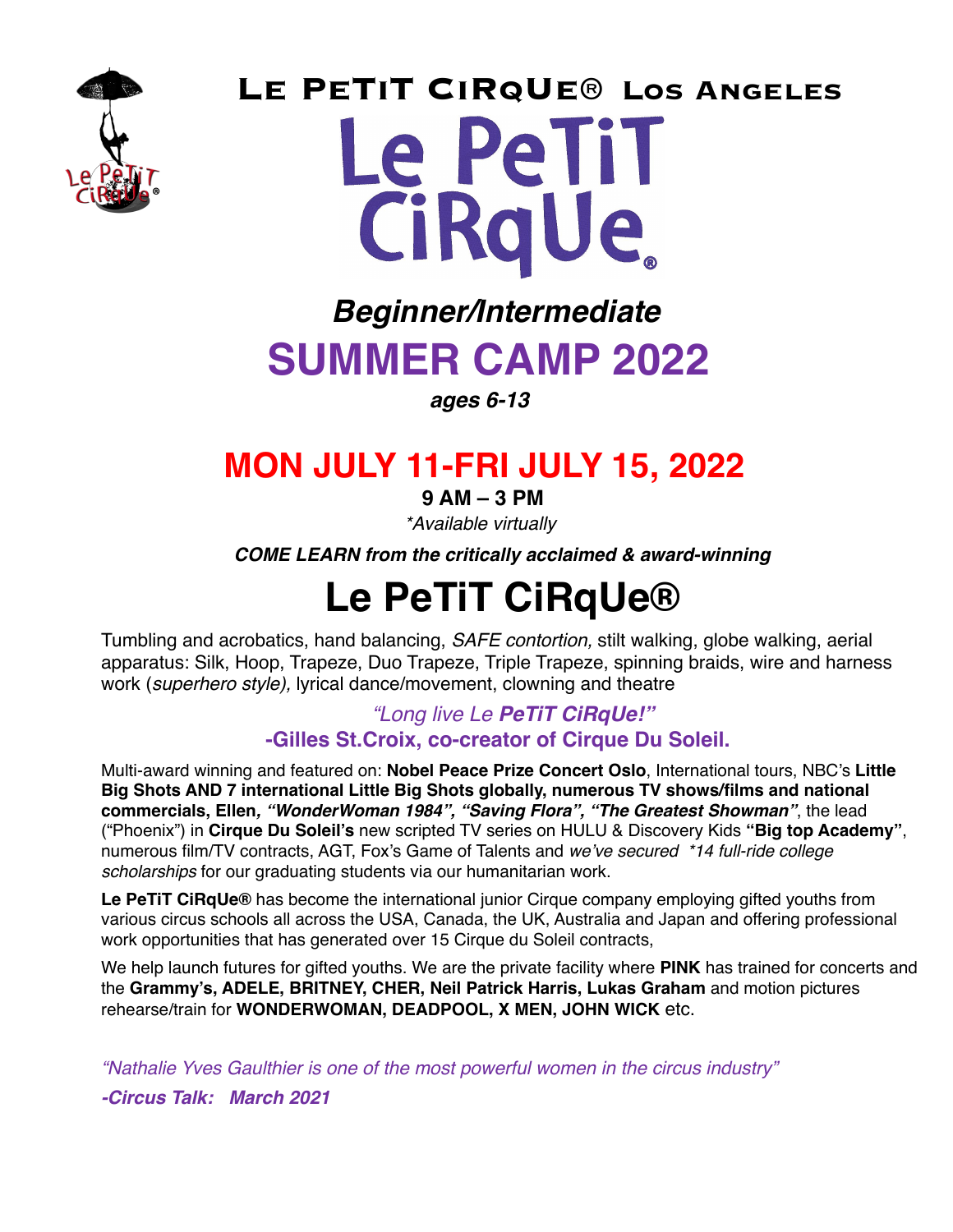**WHEN:** 

**CIRQUE DAY CAMP: MONDAY JULY 11 - FRI JULY 15, 2022**

*\*OR ANY SINGLE DAYS in that week*

**REGULAR REC PROGRAM: SATURDAYS: 9:30-11:30 am**

**ADVANCED INTENSIVE MON AUG 1- FRI AUG 5, 2022**

**Rates:** 

CAMP Weekly: \$575 virtual: \$400/week CAMP Daily rate: \$150/day virtual: \$100 Private sessions: \$120/hr virtual \$100/hr REGULAR Saturdays \$240/month N/A

### \$375 **DEPOSIT required** *BEFORE APRIL 1, 2022 \*\****TO RESERVE A CAMP SPOT**

*\*Discounts for: attending 2 weeks, siblings or 20% OFF for circus schools sending 3 or more artists!*

## *THESE SUMMER CAMPS CAN LEAD TO MORE!*

Many of our beginner/intermediate students have continued their training with us – beyond the summer and progressed to the level of making auditions to our world-renowned performance team!

# **CAMP # 2: Advanced Summer Casting Intensive AUG 1-5, 2022**

 *(for performers accepted via video audition) \*INQUIRE FOR PACKAGE.* 

## *WHAT MAKE US DIFFERENT?*

*Being the only humanitarian family entertainment youth production company in the world, we cast singers, musicians, unique talents and workshop, train and CAST numerous young artists in Circus, contortion, and stunts for professional and paid live, film and TV bookings. We CARE about our kids and talk to them about life and aid in navigating feelings into confidence and empowerment. Our goal is to inspire the kids to "be somebody", work hard, be an authentic kind person and give back.* 

#### **WHERE***:*

Held at: Our 10,000 sq. ft premier cirque/theatre facility in Los Angeles, (Inglewood, in an entertainment HUB area) facility where PINK has trained for concerts and The Grammys', CHER, Neil Patrick Harris , AGT, and Lukas Graham rehearse etc.

#### **COVID SAFETY:**

All our staff and trainers is vaccinated, and all artists are Covid tested every 10 days.

Our premises have a 23-foot height loading dock door which remains open all day with industrial fans, Hepa air filters and air purifiers throughout the facility.

Sanitation stations everywhere and hand-washing every hour.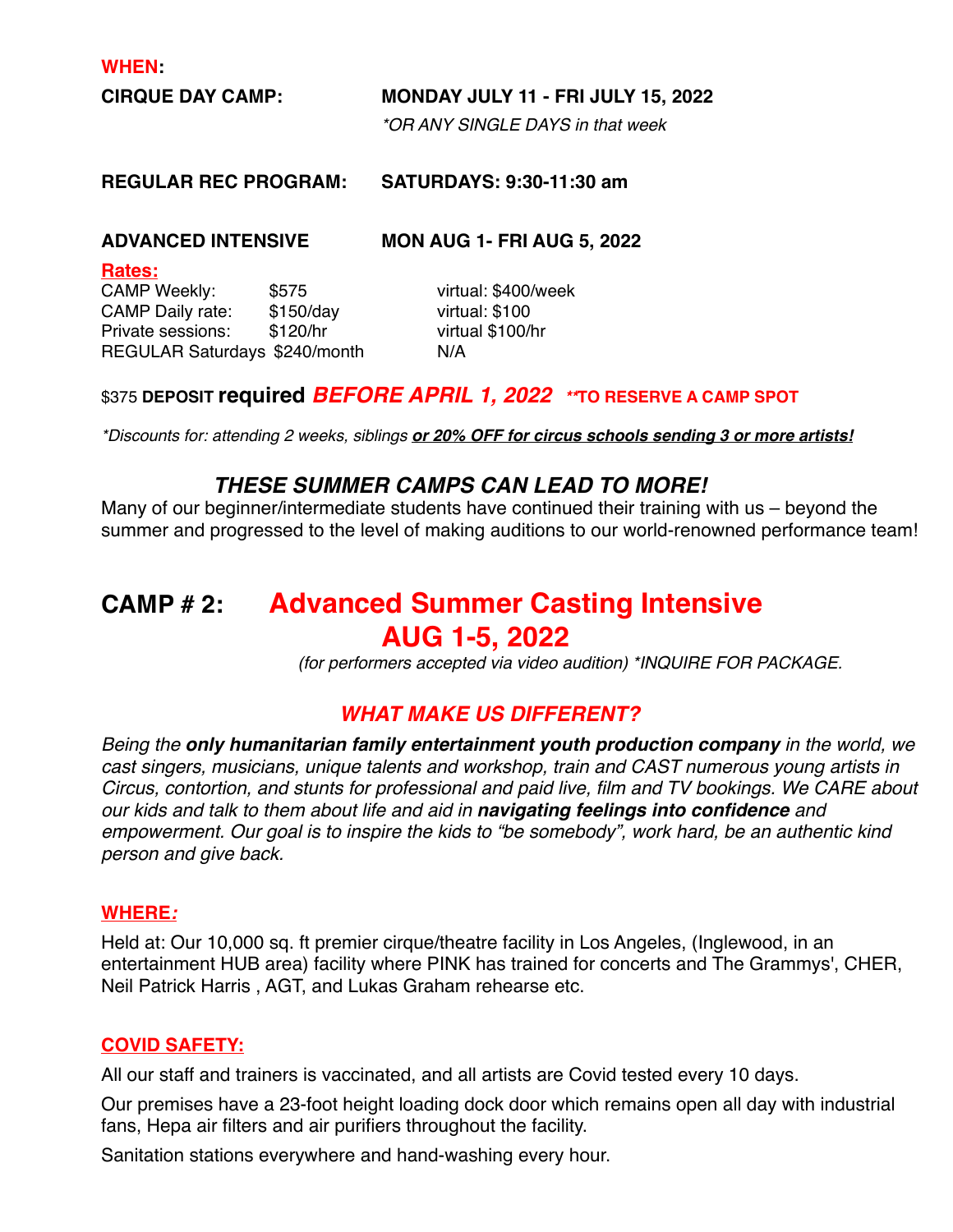# **REGISTRATION FORM:**



| LIST PAST EXPERIENCE: _______________________ |  |  |
|-----------------------------------------------|--|--|
|                                               |  |  |
|                                               |  |  |
|                                               |  |  |